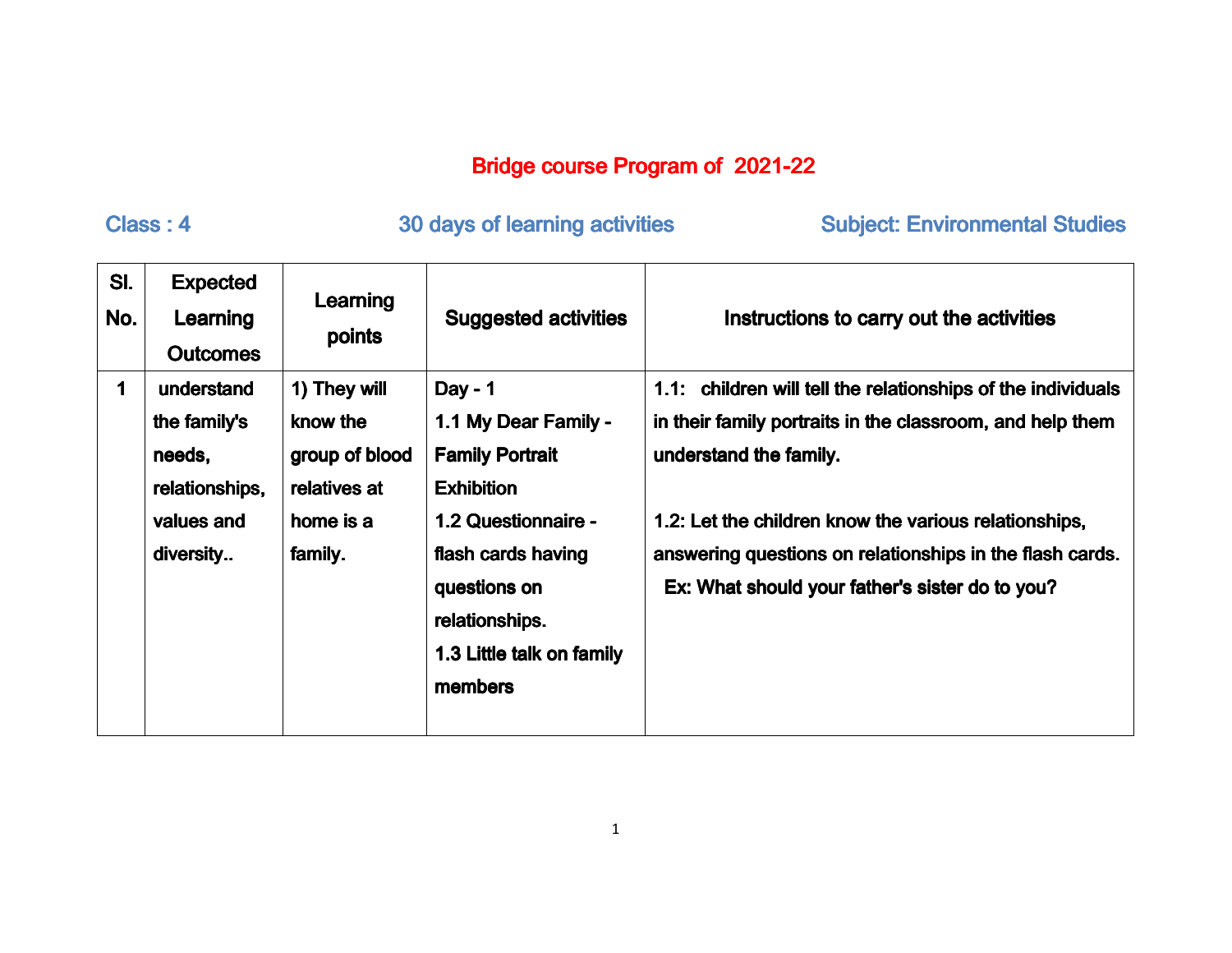|  | 2) Understand   | Day-2                    | 2.1: Take a look at the pictures of different families and |
|--|-----------------|--------------------------|------------------------------------------------------------|
|  | the difference  | 2.1 Family types -       | let them tell you the differences of the two types of      |
|  | between         | <b>Picture display</b>   | family, Nuclear and joint Families depending on the        |
|  | nuclear and     | 2.2 My family type-      | number of members.                                         |
|  | joint families. | verbal expression        |                                                            |
|  |                 | 2.3 Group Activity       | 2.2: Let each child share his or her family with friends   |
|  |                 |                          | and teachers to discussing the matter in detail, whether   |
|  |                 |                          | their family nuclear or joint.                             |
|  |                 |                          |                                                            |
|  | 3) Learns       | Day-3                    | 3.1: Let the child be encouraged to share proudly in the   |
|  | values from     | $3.1$ I can help — oral  | classroom how he helps family members in his free          |
|  | the family      | activity                 | time.                                                      |
|  |                 | 3.2 Drama related to     |                                                            |
|  |                 | family values            | 3.2: Let teachers encourage children to make a play on     |
|  |                 | <b>3.3 Questionnaire</b> | the good qualities they learn from the family and learn    |
|  |                 |                          | the values that come from the different scenarios of the   |
|  |                 |                          | play.                                                      |
|  |                 |                          |                                                            |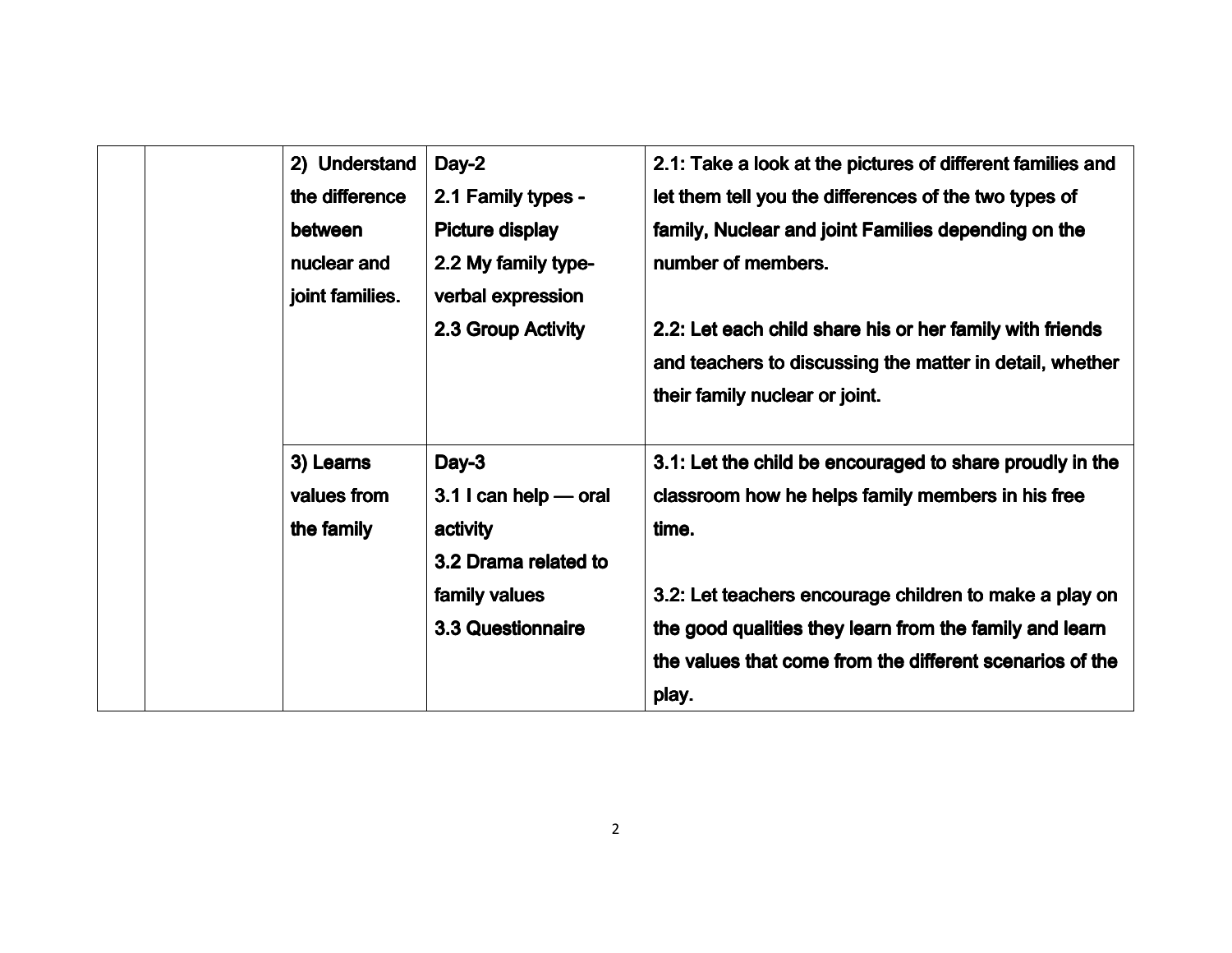| $\overline{2}$ | <b>They will</b> | 1) Knows    | Day-4                       | 1.1: Let us help them to associate the images of the  |
|----------------|------------------|-------------|-----------------------------|-------------------------------------------------------|
|                | recognize        | indoor and  | 1.1 Set-up - group          | games on the practice sheet with their names.         |
|                | indoor and       | outdoor     | activity                    | 1.2: let them enjoy by Playing indoor games like      |
|                | outdoor          | games.      | 1.2 play game play          | Carrom, Chowkabara and outdoor games such as          |
|                | games and        |             | 1.3 Observation             | Kabaddi, Lagori etc. Let's make a list of some indoor |
|                | learn the        |             | <b>1.4 Group Discussion</b> | and outdoor games.                                    |
|                | benefits of      |             |                             |                                                       |
|                | playing          | 2) Know the | Day-5                       | 2.1: In the classroom, children and teachers discuss  |
|                | games            | benefits of | 2.1 Health from the         | about the advantages of games.                        |
|                |                  | games.      | game - Discussion           |                                                       |
|                |                  |             | 2.2 Display of              | 2.2: Let us know the importance of games by reading   |
|                |                  |             | <b>Flashcards</b>           | the sentences in the flashcards that relate to the    |
|                |                  |             | 2.3 Poster Display          | benefits of games.                                    |
|                |                  |             | 2.4 Video Display           |                                                       |
|                |                  |             |                             |                                                       |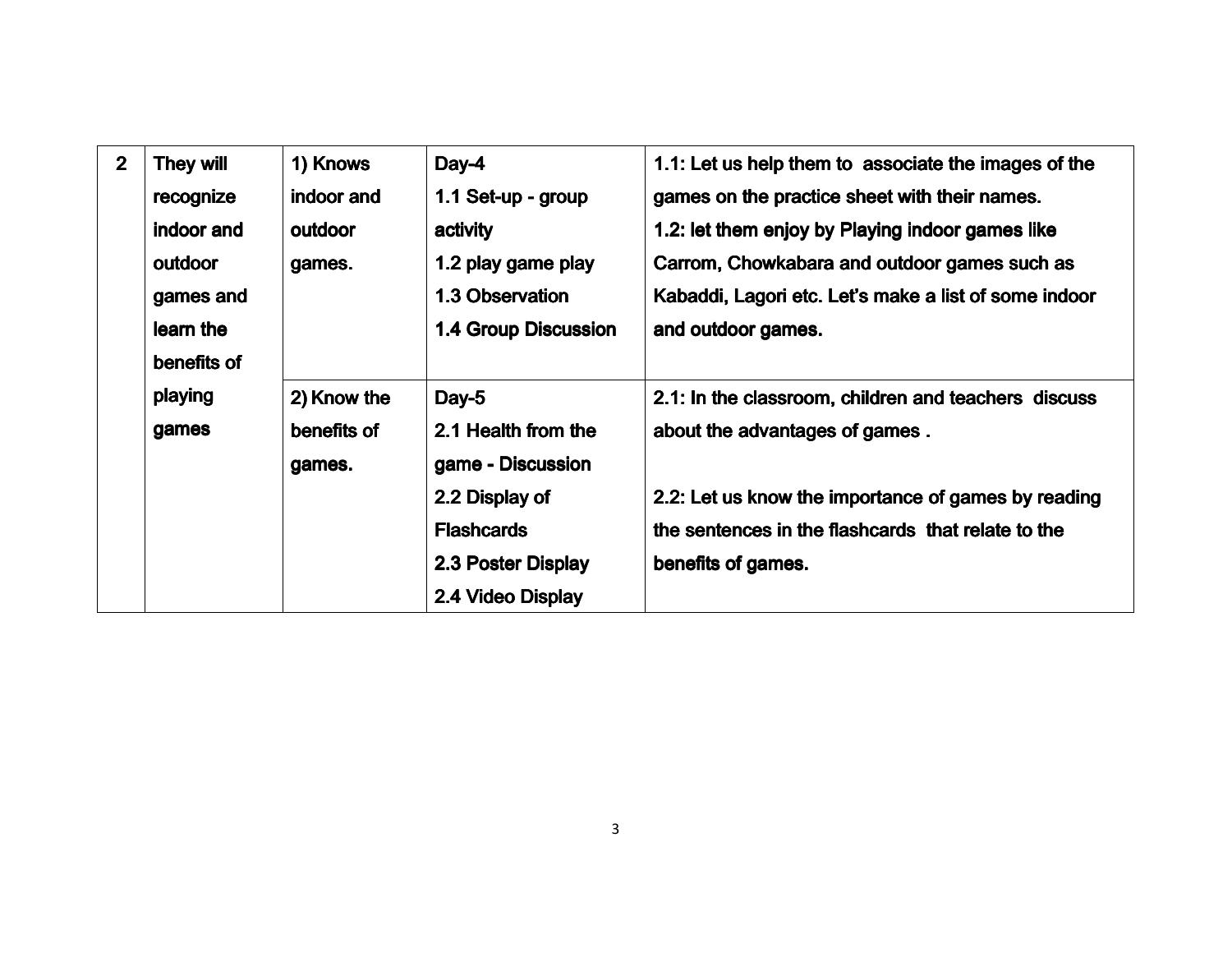| $\mathbf{3}$ | <b>Identifies</b> | 1) Identifies | Day-6                                        | 1.1: Teachers and children navigate school                |
|--------------|-------------------|---------------|----------------------------------------------|-----------------------------------------------------------|
|              | parts and         | the types of  | <b>Observation</b><br>1.1<br>of <sub>l</sub> | environments, observ a variety of plants, introduce       |
|              | types of          | plants.       | plants<br>around<br>our                      | herbs, shrubs, vines and trees and help them identify     |
|              | plants and        |               | school                                       | and name them.                                            |
|              | explains our      |               | 1.2<br><b>Observation</b><br><b>of</b>       |                                                           |
|              | dependence        |               | Video / chart                                | 1.2: Children, watch a video / chart of various plants    |
|              | on plants         |               | <b>Classification</b><br>1.3<br>and          | and help them to identify the types of plants.            |
|              |                   |               | naming of plants.                            |                                                           |
|              |                   |               | 1.4 Group Activity                           |                                                           |
|              |                   |               | 1.5 Field Visit                              |                                                           |
|              |                   | 2) Identifies | Day-7                                        | 2.1: Children observ real plants, identify parts of the   |
|              |                   | parts of the  | 2.1 Demonstration                            | plant.                                                    |
|              |                   | plant.        | 2.2 'I will draw'- draw                      |                                                           |
|              |                   |               | the Image of the plant.                      | 2.2: Teacher Encourage the children to draw a             |
|              |                   |               | 2.3 Introduction &                           | beautiful picture of the plant and paint it. Then let the |
|              |                   |               | <b>Exhibition of Parts of</b>                | children display their pictures in the classroom and      |
|              |                   |               | local plants                                 | enjoy.                                                    |
|              |                   |               | <b>2.4 Questionnaire</b>                     |                                                           |
|              |                   |               |                                              |                                                           |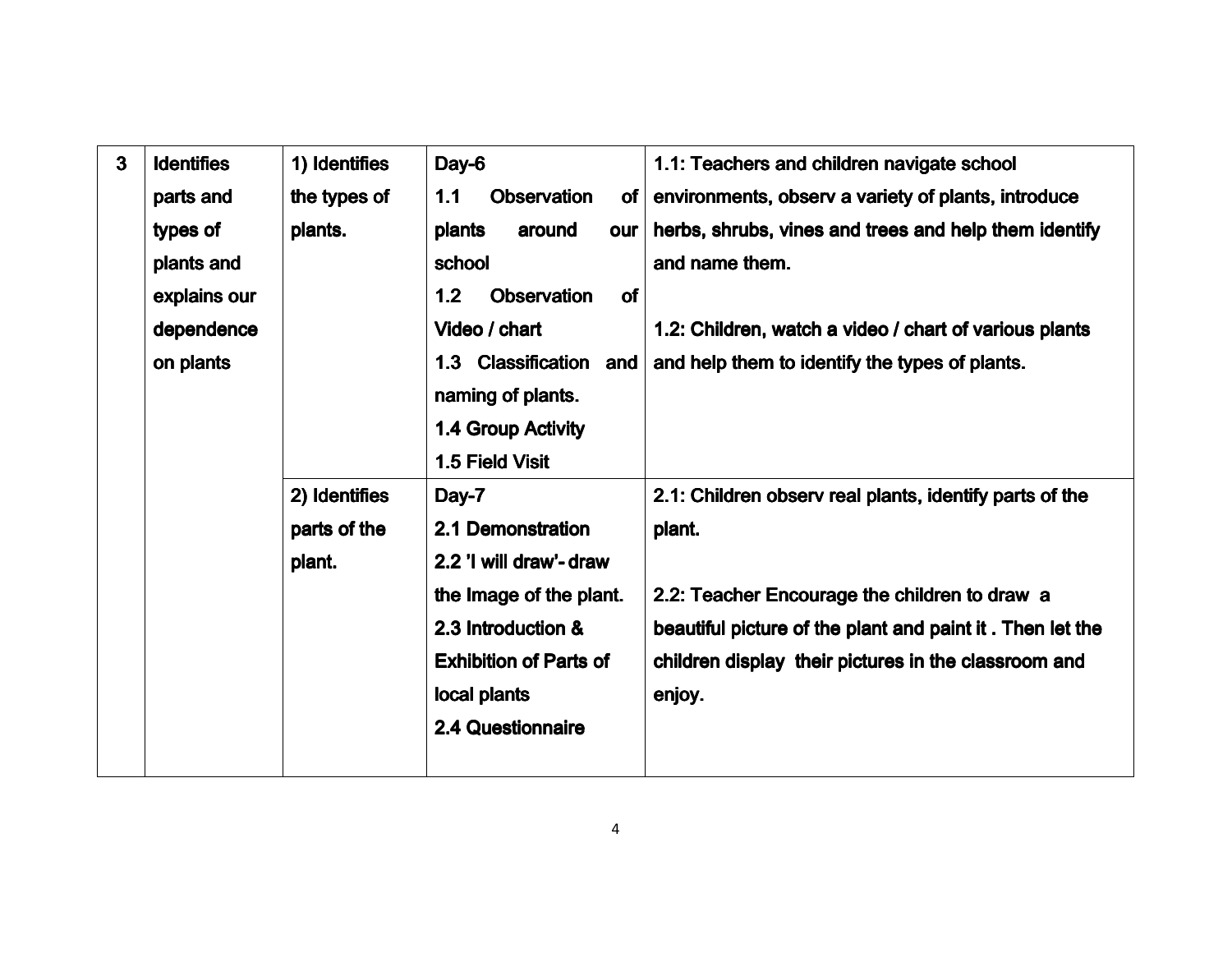| 3) They will<br>know that we<br>depend on<br>plants for daily | Day-8<br>3.1 Food from Plant -<br><b>Group Activity</b><br>3.2 Backyard Potion - | 3.1: Teachers facilitate children to group and list their<br>daily consumption of foods such as whole grains, fruits<br>and vegetables to show how we are depends on plants                |
|---------------------------------------------------------------|----------------------------------------------------------------------------------|--------------------------------------------------------------------------------------------------------------------------------------------------------------------------------------------|
| needs.                                                        | Environmental<br>observation<br>3.3 List of useful plants                        | 3.2: Teachers, facilitate children to view the medicinal<br>plants available around the school, inform their uses,<br>and encourage them to grow them in the school garden<br>and at home. |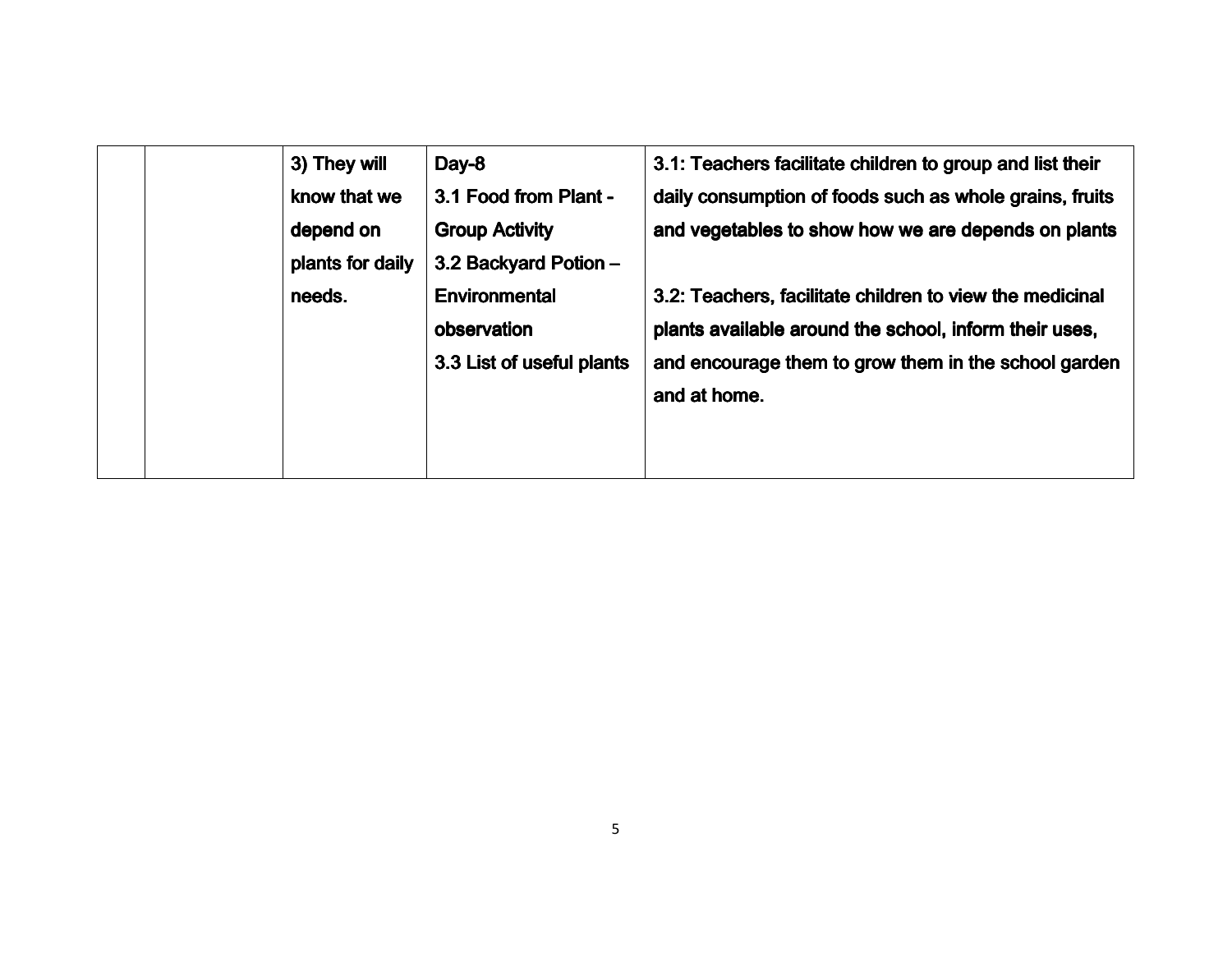| $\overline{\mathbf{4}}$ | <b>Identifies</b> | 1) They will    | Day-9                    | 1.1: Let children view and identify pictures of various    |
|-------------------------|-------------------|-----------------|--------------------------|------------------------------------------------------------|
|                         | different         | <b>identify</b> | 1.1 Come on let's        | animals and help them to list the names of the animals     |
|                         | animals and       | surrounding     | Identify the animals -   | in their hometown and their sights.                        |
|                         | birds,            | animals.        | image observation        |                                                            |
|                         | grouping the      |                 | 1.2 Listening and        | 1.2: Teacher play the audio of various animals & birds,    |
|                         | animals on        |                 | imitation of sounds of   | children listening to them, let them identify the animals, |
|                         | the basis of      |                 | animals and birds        | and let them play the game that mimic the sounds of        |
|                         | habitat and       |                 | 1.3 Album making of      | the animal & bird.                                         |
|                         | the food they     |                 | animal & bird habitat    |                                                            |
|                         | eat.              |                 | <b>1.4 Question Card</b> |                                                            |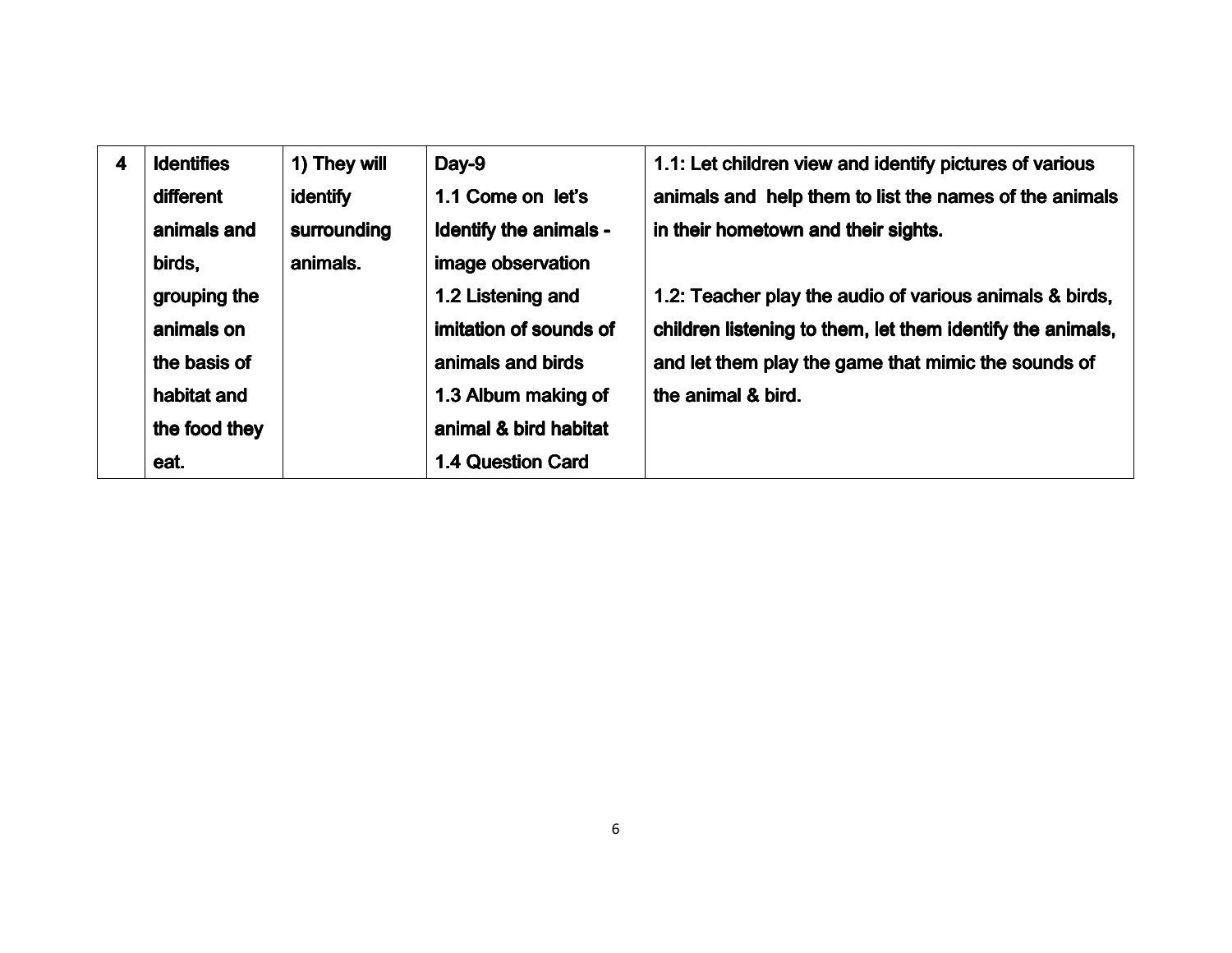| 2) Animals will                | Day - 10                                                                                        | 2.1: Let the children recognize the pictures of the                                                                                              |
|--------------------------------|-------------------------------------------------------------------------------------------------|--------------------------------------------------------------------------------------------------------------------------------------------------|
| be classified                  | 2.1 Exhibit the charts of                                                                       | various animal habitats displayed by the teachers.                                                                                               |
| based on their                 | animal shelters.                                                                                |                                                                                                                                                  |
| habitat.                       | 2.2 Let's classify<br>animals - group activity<br>2.3 Video Display<br><b>2.4 Questionnaire</b> | 2.2: Teachers, let's give each child a flashcards of<br>animal picture and facilitate to group them into<br>terestrial, aquatic and snowmobiles. |
| 3) Identify<br>different birds | Day - 11<br>3.1 Bird Watching                                                                   | 3.1: Help the Children to watch and name the birds in<br>school and home environments.                                                           |
| and group                      | 3.2 do you know the                                                                             |                                                                                                                                                  |
| them into                      | food of birds - Video                                                                           | 3.2: Let the children watch the video related to the food                                                                                        |
| herbivores and                 | observation                                                                                     | of the various birds displayed by the teachers and                                                                                               |
| omnivores.                     | 3.3 Album making                                                                                | classify them as herbivores and omnivores.                                                                                                       |
|                                | <b>3.4 Group Discussion</b>                                                                     |                                                                                                                                                  |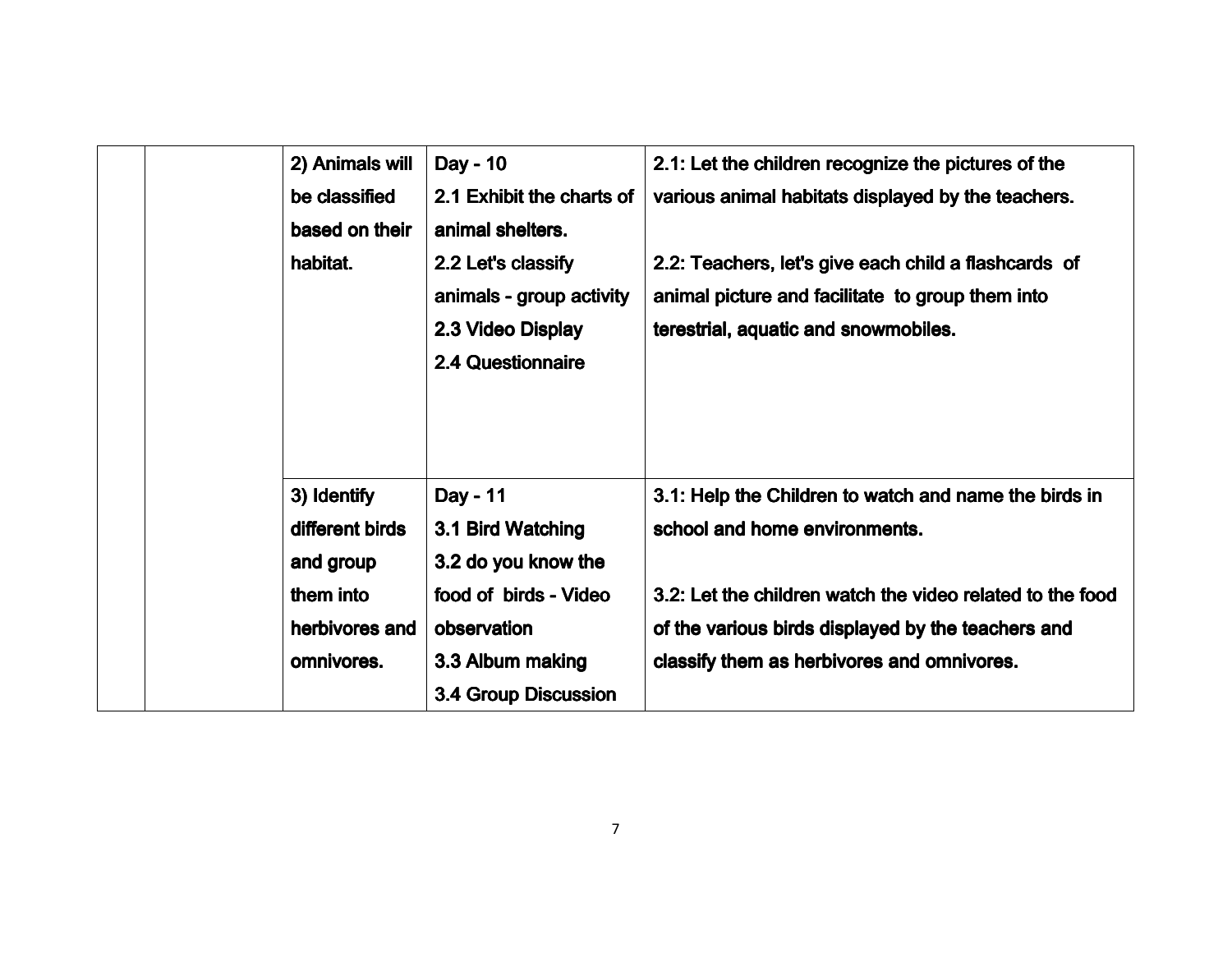| $5\phantom{1}$ | <b>Locations will</b> | $1)$ Will     | Day - 12                  | 1.1: Let's show the children the direction of the Sun    |
|----------------|-----------------------|---------------|---------------------------|----------------------------------------------------------|
|                | be identified         | recognize the | 1.1 Celestial             | rise, and introduce the directions. Let's play a game of |
|                | according to          | directions    | observation               | rotate to different directions.                          |
|                | directions and        |               | 1.2 Assigned activity     |                                                          |
|                | directions.           |               | 1.3 Left-right, back-and- | 1.2: Let us stand in different locations of place and    |
|                |                       |               | forth game                | mark directions.                                         |
|                |                       |               | 1.4 Identification of     |                                                          |
|                |                       |               | directions on a map.      |                                                          |
|                |                       |               | 1.5 Identification of     |                                                          |
|                |                       |               | directions using a        |                                                          |
|                |                       |               | compass.                  |                                                          |
|                |                       | 2) Locations  | Day - 13                  | 2.1: By considering the school as center as instructed   |
|                |                       | will be       | 2.1 Let us identify the   | by the teacher                                           |
|                |                       | identified    | directions                | Children will mark the direction of the main building or |
|                |                       | according to  | 2.2 Direction -           | places located. (Eg: In what direction is the health     |
|                |                       | different     | Oral activity             | center from the school?)                                 |
|                |                       | directions.   | 2.3 Group Activity        |                                                          |
|                |                       |               | 2.4 Practice Sheet        | 2.2: Let the children name the towns in different        |
|                |                       |               |                           | directions, centering their hometowns.                   |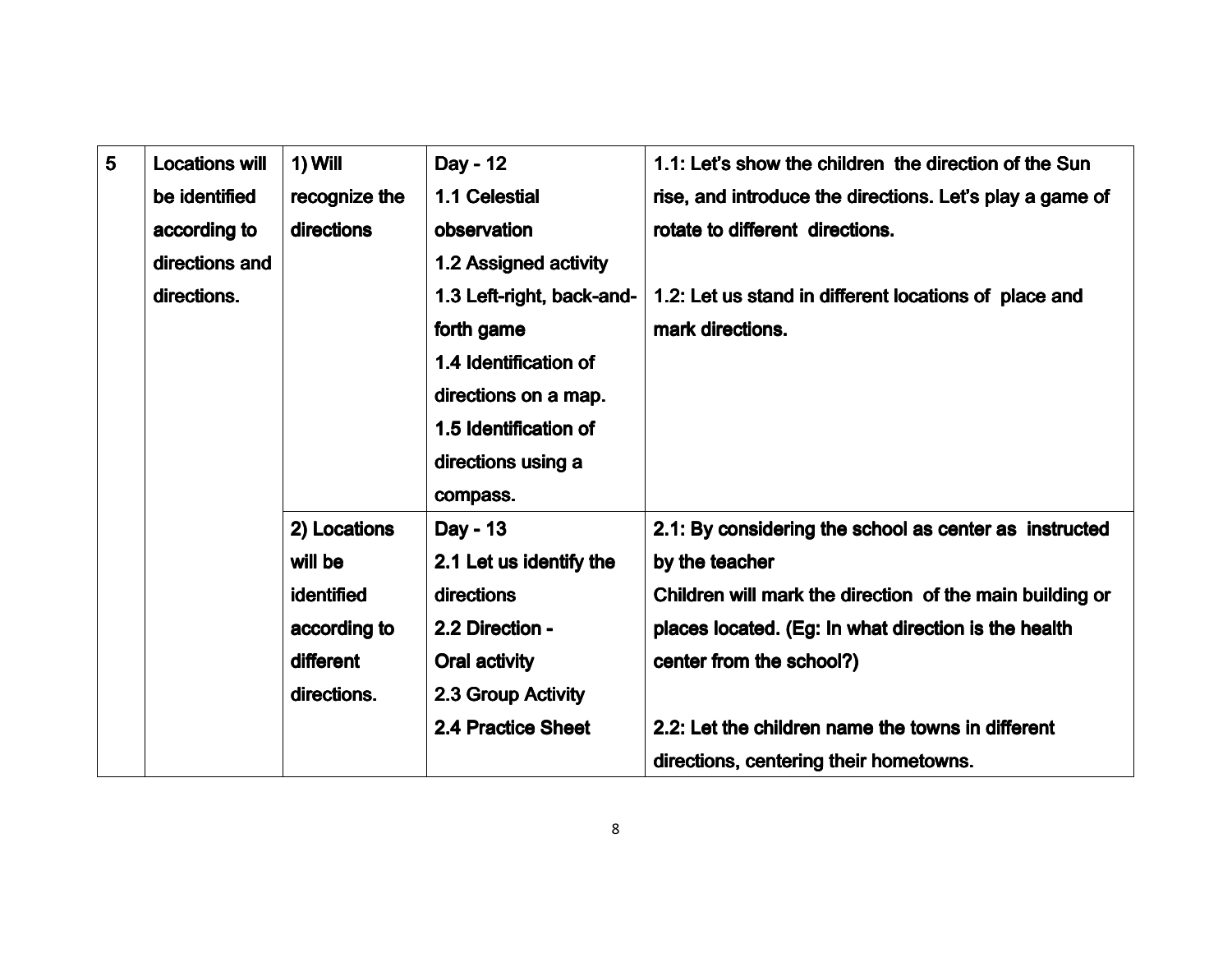| 6              | <b>They will</b><br>recognize the<br>various<br>celestial<br>bodies and<br>know the<br>characteristics<br>of the earth | 1) Will<br>recognize the<br>celestial<br><b>bodies</b> | Day - 14<br>1.1 Celestial<br>ovservation<br>1.2 Painting<br>1.3 Information<br><b>Collection</b>                                        | 1.1: Watch the day and night sky Let us identify the sun,<br>moon and stars.<br>1.2: Let them draw the sun, moon and stars and colour<br>it and display in the classroom.<br>1.3: Let's tell them to gather more information about<br>stars from seniors.                              |
|----------------|------------------------------------------------------------------------------------------------------------------------|--------------------------------------------------------|-----------------------------------------------------------------------------------------------------------------------------------------|----------------------------------------------------------------------------------------------------------------------------------------------------------------------------------------------------------------------------------------------------------------------------------------|
|                |                                                                                                                        | 2) Will<br>describe the<br>properties of<br>the earth  | 1.4 Group Activity<br>Day - 15<br>2.1 Our Land -<br><b>Demonstration</b><br>2.2 Demonstration<br>2.3 Group Activity<br>2.4 Model making | 2.1: Let Children, observe the globe, identify the land<br>and water bodies, and let us help them understand the<br>features of the earth. Ex: Earth is a planet, moon is a<br>satellite, aquifer, land etc.<br>2.2: Let children identify the latitude and longitude of the<br>globe. |
| $\overline{7}$ | Learn about<br>water<br>sources, uses<br>and measures<br>of water                                                      | 1) Identifying<br>water source                         | $Day - 16$<br>1.1 Water sources -<br><b>Group activity</b><br>1.2 Assigned function<br>1.3 Video viewing of                             | 1.1: Let the children discuss in groups and prepare a list<br>of water sources.<br>1.2: Let's collect pictures of water sources.                                                                                                                                                       |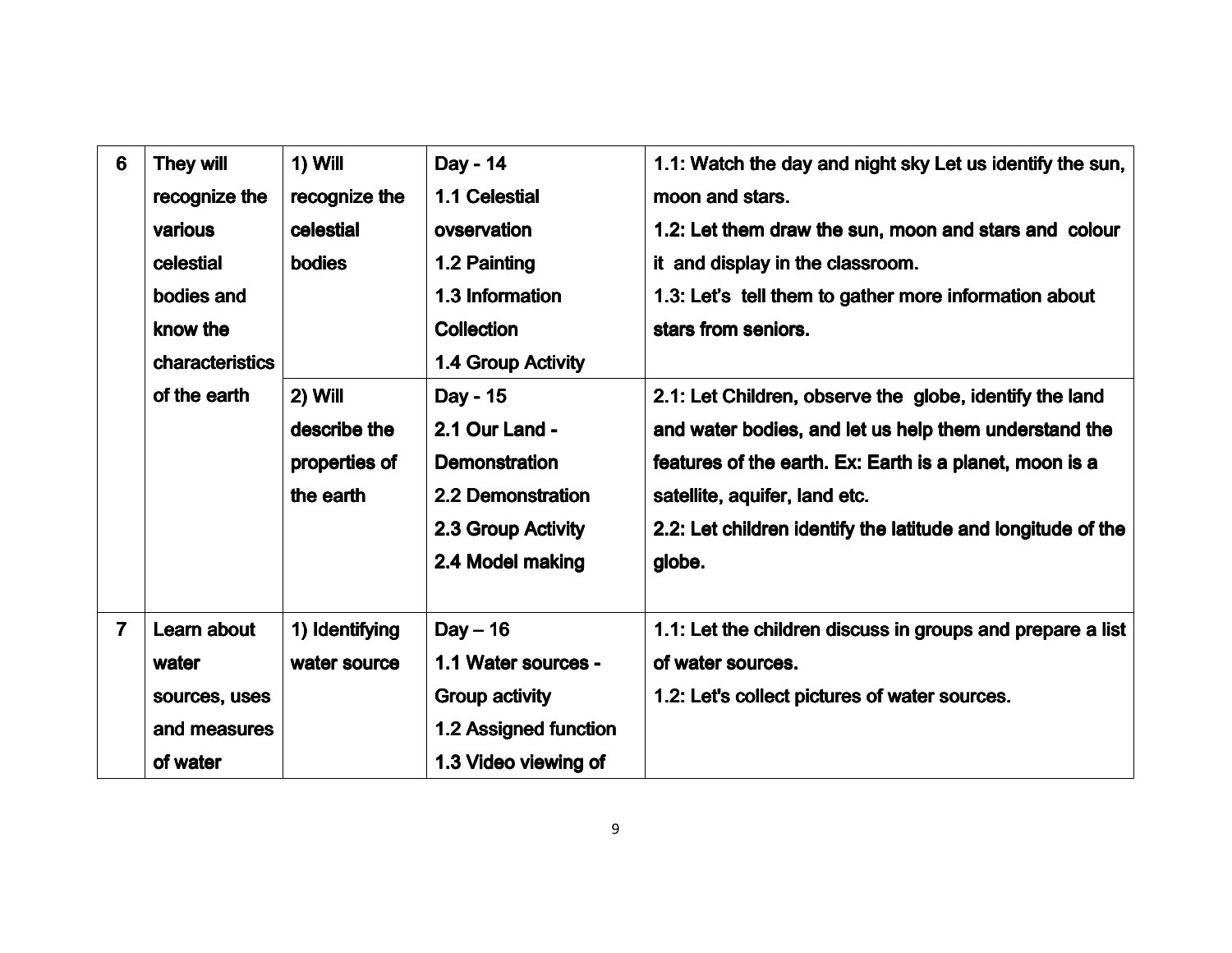| conservation |                              | water sources<br>1.4 pick and speech                                                                                                               |                                                                                                                                                                                                                                                                                                             |
|--------------|------------------------------|----------------------------------------------------------------------------------------------------------------------------------------------------|-------------------------------------------------------------------------------------------------------------------------------------------------------------------------------------------------------------------------------------------------------------------------------------------------------------|
|              | 2) Know the<br>uses of water | Day - 17<br>2.1 Water Needed -<br><b>Discussion</b><br>2.2 Making a wall<br>magazine<br>2.3 short drama on<br>water use<br>2.4 Listing water uses. | 2.1: Discuss the different scenarios of using water in<br>day-to-day tasks, and prepare a project to understand<br>the importance of water.<br>2.2: Let the children make a wall magazine about the<br>uses of water and display it in the classroom. Then<br>discuss their key summaries in the classroom. |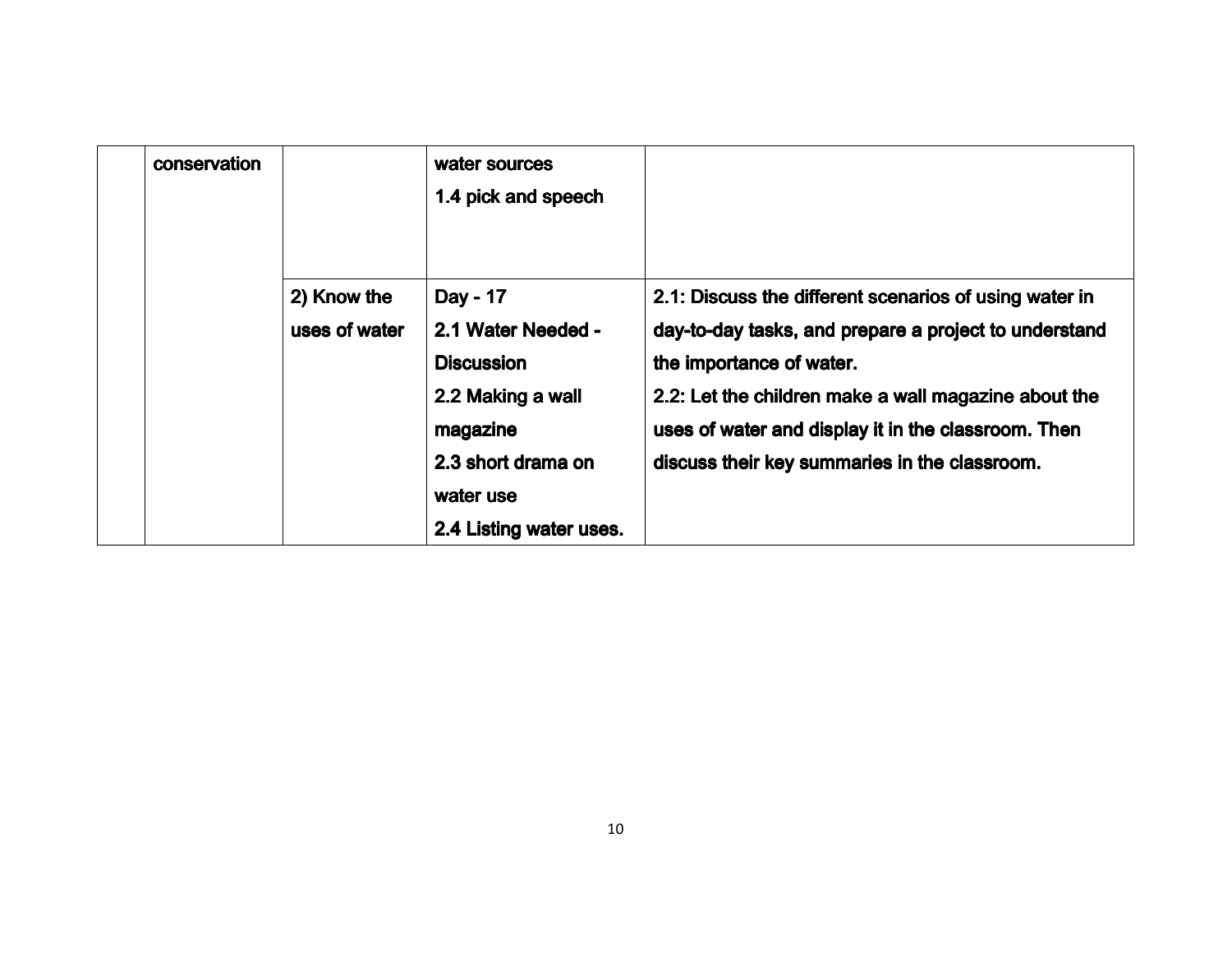|   |                                                                                              | 3) Know the<br>steps to be<br>taken to<br>prevent water<br><b>loss</b> | Day - 18<br>3.1 chart / video display<br>3.2 Short Drama Show<br><b>3.3 Context View</b><br><b>3.4 Practice Sheet</b>       | 3.1: Children, watch a chart / video of loss of water,<br>make a list of those scenarios, and discuss the steps<br>that can be taken to prevent water loss.<br>3.2: Let's make a proper short play about the steps to<br>prevent water loss. |                      |
|---|----------------------------------------------------------------------------------------------|------------------------------------------------------------------------|-----------------------------------------------------------------------------------------------------------------------------|----------------------------------------------------------------------------------------------------------------------------------------------------------------------------------------------------------------------------------------------|----------------------|
| 8 | <b>Identify plant</b><br>and animal<br>source of<br>foods and<br>know the<br>ingredients for | 1) Classify<br>plant and<br>animal source<br>of foods                  | $Day - 19$<br>1.1 Food - Where does<br>it come from? - Group<br>activity<br>1.2 Chart making<br><b>1.3 Group Discussion</b> | 1.1: Give children flashcards of different food pictures<br>and group them into groups of plant and animal source<br>of foods.<br>1.2: Let us give them instructions for pasting pictures of<br>food collected by children in chart below    |                      |
|   | food<br>preparation<br>and the food<br>of various<br>animals and                             |                                                                        | 1.4 Classification of<br>food items                                                                                         | <b>Plant source</b>                                                                                                                                                                                                                          | <b>Animal source</b> |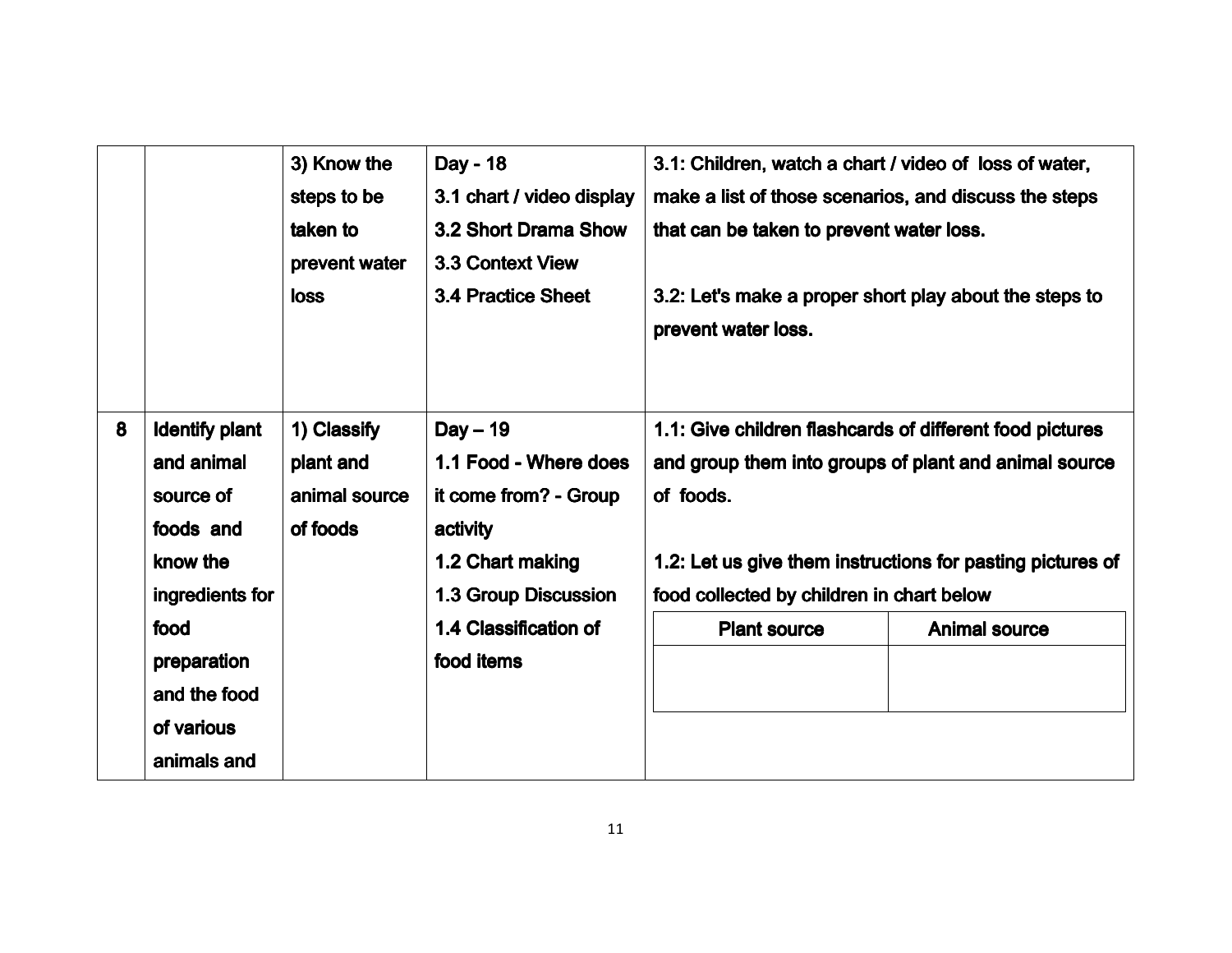| <b>birds</b> | 2) They will     | <b>Day-20</b>               | 2.1: Divide the children into 4-5 groups and tell them to |
|--------------|------------------|-----------------------------|-----------------------------------------------------------|
|              | know the         | 2.1 Taste-group activity    | make a list of some of their home-made foods, and let     |
|              | ingredients      | 2.2 festive food -          | them write down the ingredients used to make them.        |
|              | used to          | assigned activity           | Eg: chapati - wheat, lump - millet                        |
|              | prepare          | <b>2.3 Discussion Card-</b> | 2.2: Let's help the children come up with a list of the   |
|              | different foods  | <b>Festive Fun</b>          | different types of dishes and the food items that they    |
|              |                  | 2.4 Information             | have prepared for the festivals in their home.            |
|              |                  | <b>Collection</b>           |                                                           |
|              |                  |                             |                                                           |
|              | 3) Identifies    | <b>Day-21</b>               | 3.1: Teacher List outs from children the foods            |
|              | food             | 3.1 Diversity of food -     | consuming by Various animals and birds that they          |
|              | consuming by     | <b>Written activity</b>     | have seen and let them facilitate to know the variety of  |
|              | <b>Various</b>   | <b>3.2 Discussion Card</b>  | foods that the animals and birds consumed.                |
|              | animals / birds. | 3.3 Information             | Eg: goat - greens, cat-meat, milk, rice                   |
|              |                  | <b>Collection</b>           |                                                           |
|              |                  | <b>3.4 Practice Sheet</b>   |                                                           |
|              |                  |                             |                                                           |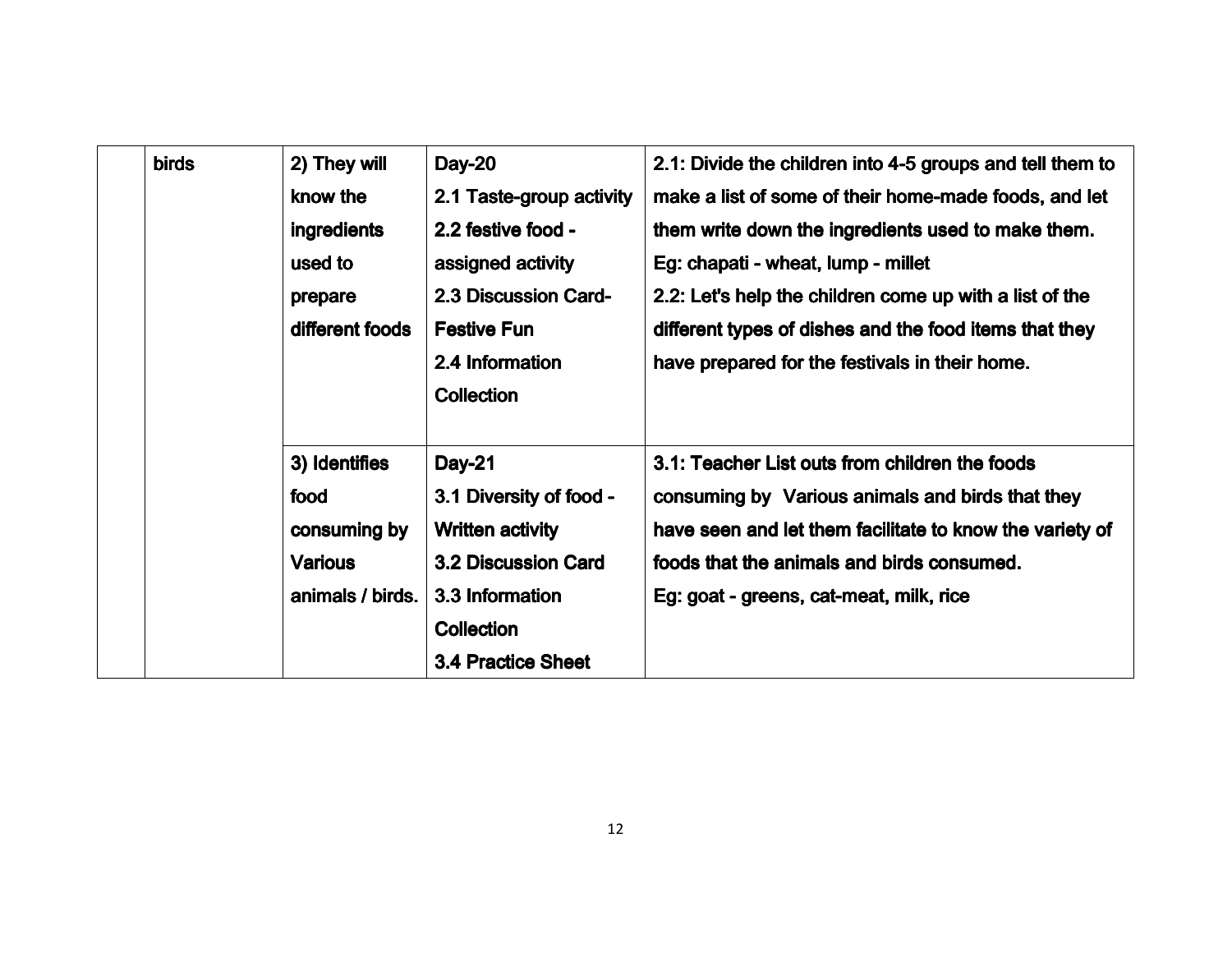| 9 | They explain  | 1) They will  | <b>Day-22</b>             | 1.1: Give each child a card with questions, read and       |
|---|---------------|---------------|---------------------------|------------------------------------------------------------|
|   | the need for  | learn about   | 1.1 Questionnaire on      | answer those questions.                                    |
|   | human basic   | <b>basic</b>  | housing, food and         | Ex: Why do we need clothes?                                |
|   | needs and     | necessities   | clothing                  | Why do we need a home? - Let's identify functional         |
|   | their changes | such as food, | 1.2 Group Activity        | reason.                                                    |
|   | over time     | clothing and  | 1.3 Debate                | 1.2: Give children some practice sheets with different     |
|   |               | housing       | <b>1.4 Questionnaire</b>  | images, and let them mark the images $(\sqrt{})$ that meet |
|   |               |               |                           | our basic requirements.                                    |
|   |               |               |                           | Ex: Clothing, TV, couch, house                             |
|   |               | 2) They will  | <b>Day 23</b>             | 2.1: Let us compare the pictures with the images of the    |
|   |               | learn about   | 2.1 Field Visit - Video   | human in past (cave, wooden cottage) and present day       |
|   |               | changes in    | display                   | housing                                                    |
|   |               | human         | 2.2 Diversity of clothing |                                                            |
|   |               | clothing and  | - Video viewing           | 2.2: Watch video related to clothing worn by humans in     |
|   |               | housing needs | 2.2 Costume Contest       | the past, let's talk about the change in the way clothes   |
|   |               |               | 2.3 Video Display         | are worn.                                                  |
|   |               |               | 2.4 Practice Sheet        |                                                            |
|   |               |               |                           |                                                            |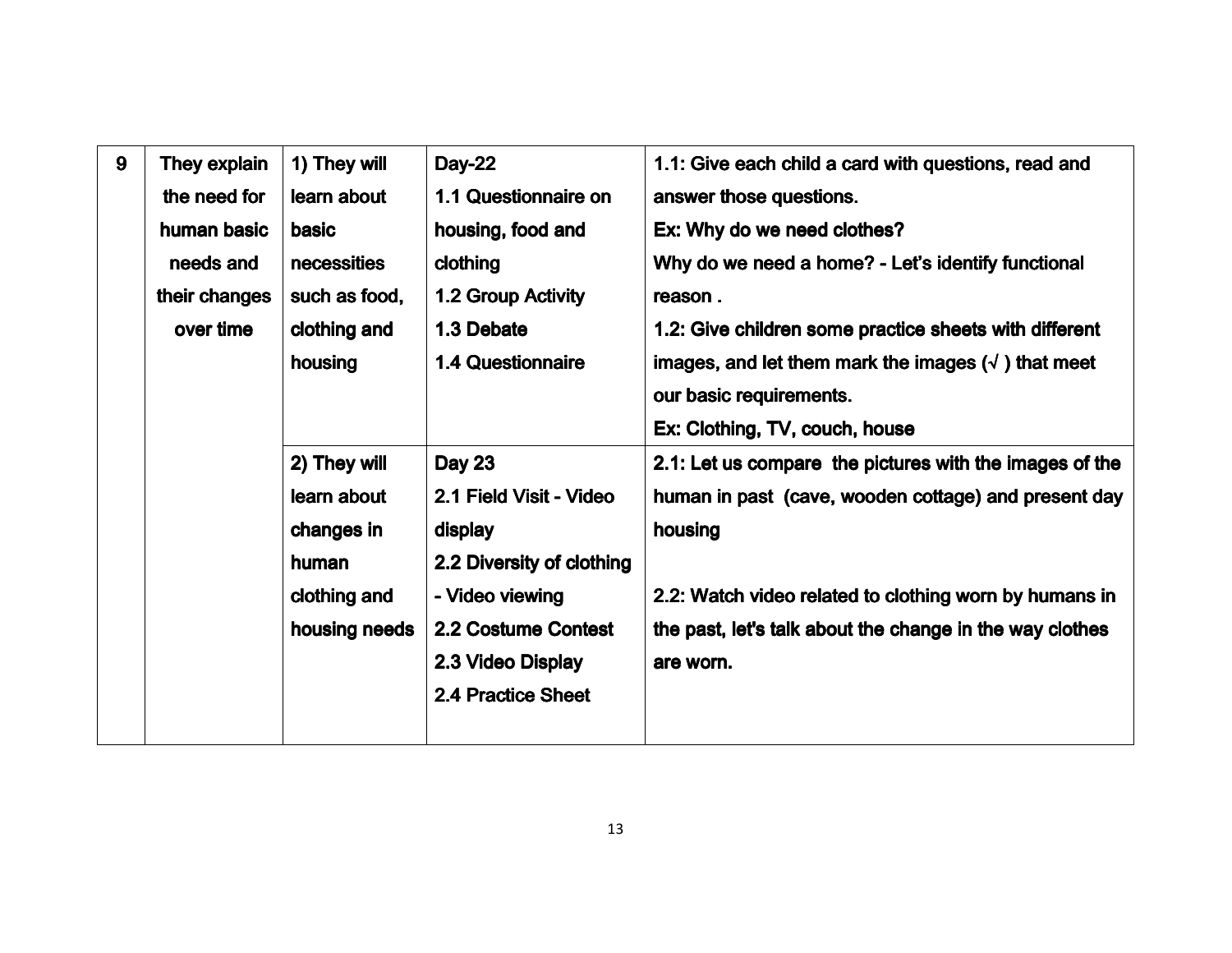|                 |                     | 3) They will       | <b>Day-24</b>              | 3.1: Watch the film related to Adiman's diet and tell     |
|-----------------|---------------------|--------------------|----------------------------|-----------------------------------------------------------|
|                 |                     | learn about        | 3.1 Changes in diet -      | about the change from the previous diet to today's diet.  |
|                 |                     | one of the         | chart viewing              | Let's list the food items that are being consumed then    |
|                 |                     | main needs of      | 3.2 Changes in dietary     | and now.                                                  |
|                 |                     | human beings,      | - video viewing            | 3.3: Kids, paint a picture of something that collects     |
|                 |                     | diet, change in    | 3.3 Image painting         | grain, let them paint and learn, and let a group create a |
|                 |                     | diet, storage      | 3.4 Collection of          | picture.                                                  |
|                 |                     | methods            | information by elders      |                                                           |
| 10 <sub>1</sub> | <b>Identify and</b> | 1) Various         | Day - 25                   | 1.1: Give children a picture with different types of      |
|                 | group the           | types of           | 1.1 chart display of       | vehicles and let them identify and name them.             |
|                 | various             | vehicles are       | vehicles                   |                                                           |
|                 | transport           | identified and     | 1.2 Image viewing and      | 1.2: observe separate images of different vehicles and    |
|                 | vehicles and        | categorized as     | classification of vehicles | guide them to the division of land, water and airborne    |
|                 | understands         | transport          | 1.3 Album making of        | vehicles                                                  |
|                 | the changes         | vehicles           | images                     |                                                           |
|                 | in them             | 2)                 | <b>Day-26</b>              | 2.1: Show children the most important communication       |
|                 | according to        | <b>Understands</b> | 2.1 Group Activity         | devices, introduce them, and collaborate.                 |
|                 | the need in         | communication      | 2.2 Field visit            | 2.2: Take the children to the nearest post office and let |
|                 | respect to          | devices and        | 2.3 Question Card          | them help to understand their work ethic and needs.       |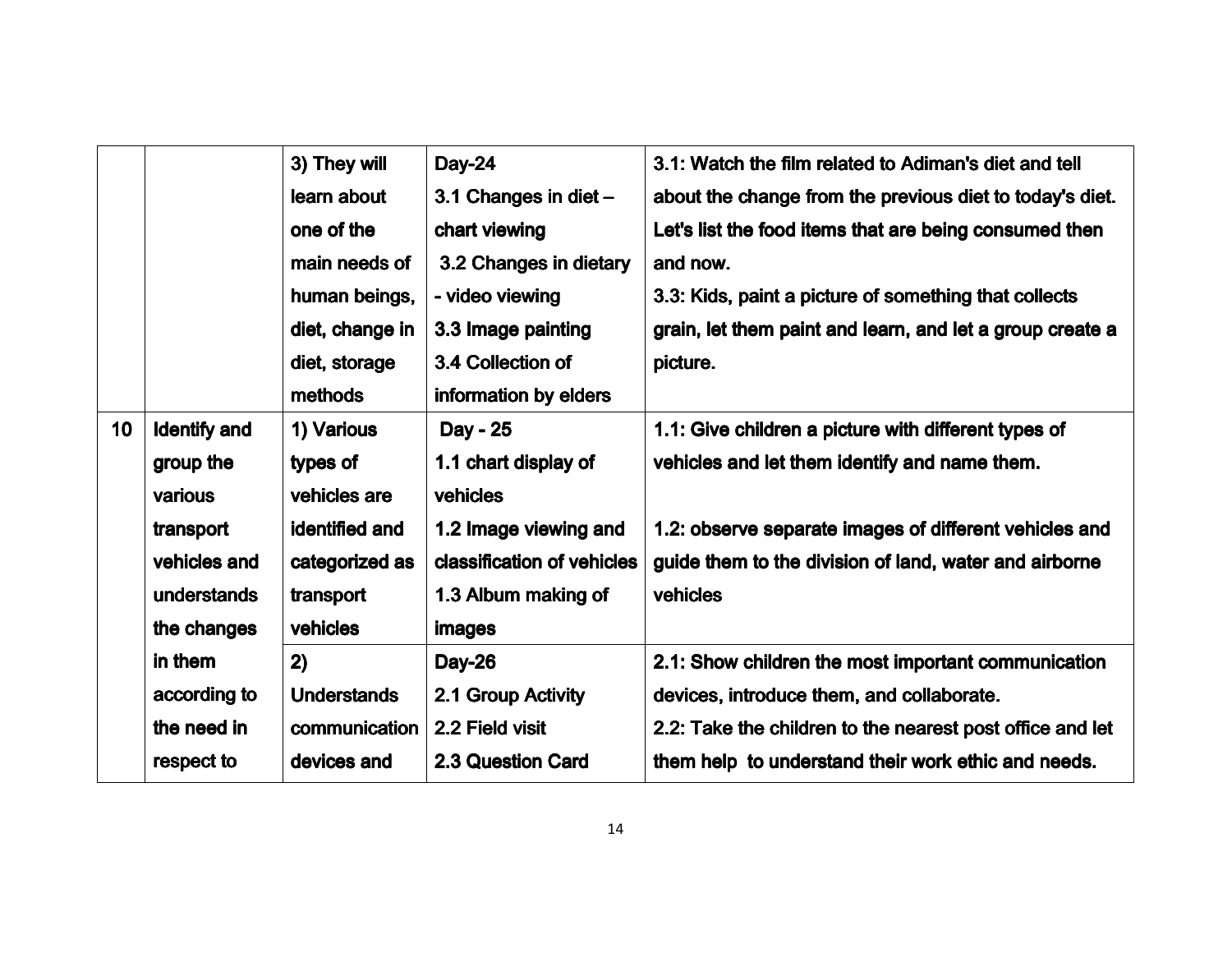|    | time          | their need         |                           |                                                         |
|----|---------------|--------------------|---------------------------|---------------------------------------------------------|
|    |               |                    |                           |                                                         |
|    |               | 3) They will       | Day-27                    | 3.1: Let's start learning videos by displaying video of |
|    |               | know the           | 3.1 Video display         | past and present communication devices.                 |
|    |               | changes from       | 3.2 My favorite           |                                                         |
|    |               | the previous       | communication device      | 3.2: Let each child in the classroom tell us about the  |
|    |               | communication      | - oral expression         | uses of a particular device.                            |
|    |               | devices to the     | 3.3 Image storage of      |                                                         |
|    |               | current            | various communication     |                                                         |
|    |               | devices            | devices                   |                                                         |
| 11 | They will be  | 1) Be aware of     | <b>Day-28</b>             | 1.1: Give children with questions about cleanliness and |
|    | aware of      | physical           | 1.1 Cleanliness-          | give them answers, let's raise awareness about          |
|    | personal and  | <b>cleanliness</b> | <b>Questionnaire Card</b> | cleanliness.                                            |
|    | environmental |                    | 1.2 Image display and     | Ex: Why bath every day?                                 |
|    | cleanliness   |                    | discussion                | 1.2: Divide classroom children into five groups, give   |
|    | and learn     |                    | 1.3 Video watching of     | each group one senseorgans picture and ask them how     |
|    | about         |                    | physical cleanliness.     | to do their cleaning, and let the children know more.   |